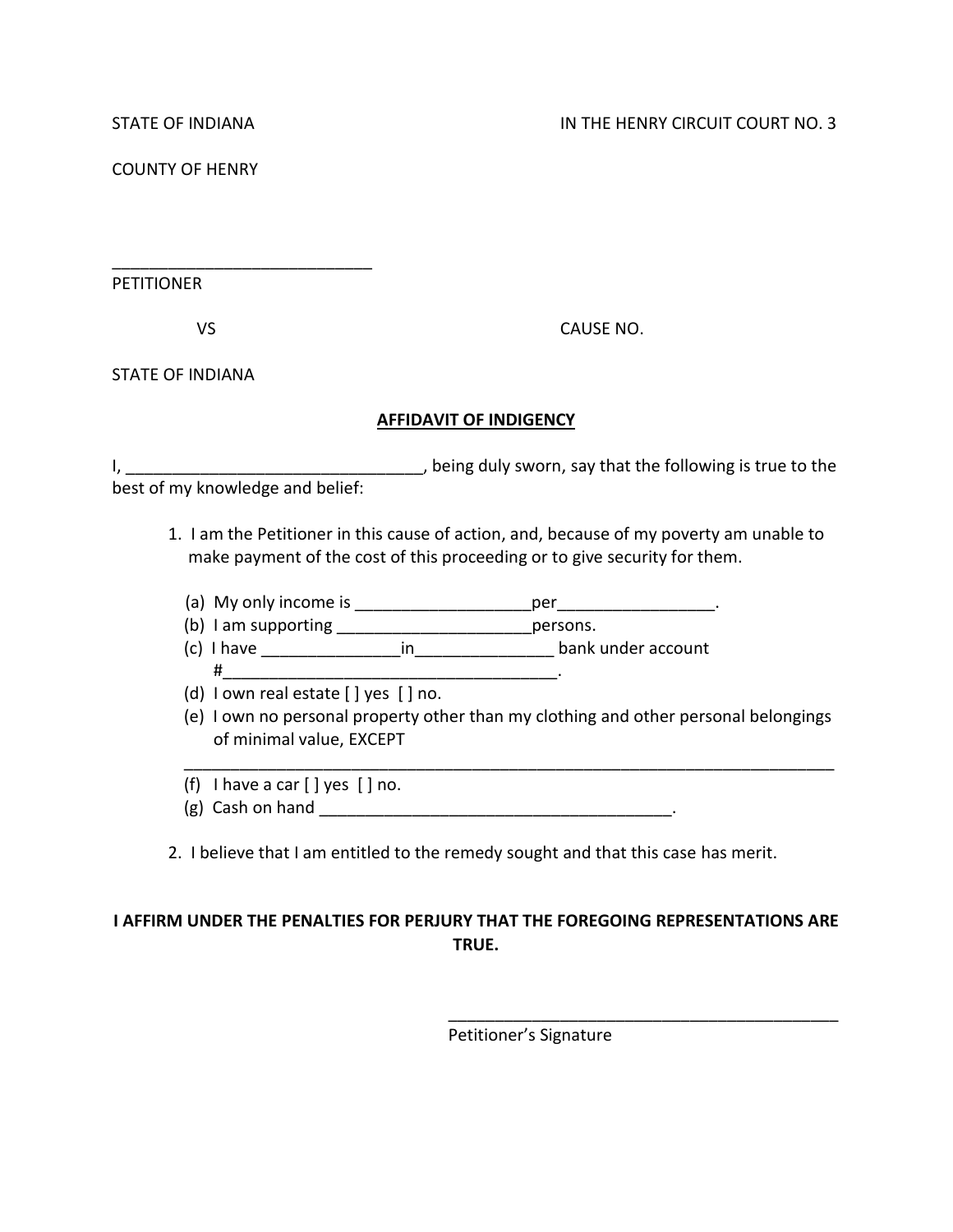COUNTY OF HENRY

\_\_\_\_\_\_\_\_\_\_\_\_\_\_\_\_\_\_\_\_\_\_\_\_\_\_\_\_\_\_\_\_\_

PETITIONER

VS. CAUSE NO.

STATE OF INDIANA

## **PETITION FOR WAIVER OF FEE FOR REINSTATEMENT OF DRIVER'S LICENSE**

Comes now the Petitioner, \_\_\_\_\_\_\_\_\_\_\_\_\_\_\_\_\_\_\_\_\_\_\_\_\_\_\_\_\_\_\_, and files for a Waiver for the Fee for Reinstatement of Driver's License, and says as follows:

- 1. I am a resident of Henry County and reside at
- 2. I have been informed that my driver's license reinstatement fee is \$
- 3. I am indigent and cannot pay the driver's license reinstatement fee.
- 4. My driver's license was suspended because:
- 5. I have proof that all traffic tickets are paid in full. I have attached copies of the paid receipts to this petition.
- 6. I have proof of financial responsibility for the operation of a motor vehicle and my insurance carrier is \_\_\_\_\_\_\_\_\_\_\_\_\_\_\_\_\_\_\_\_\_\_\_\_\_\_\_\_\_\_\_\_\_\_\_. I have attached proof of financial responsibility, an SR50 or SR22 to this petition.
- 7. Date of Birth\_\_\_\_\_\_\_\_\_\_\_\_\_\_\_\_; Driver's License Number\_\_\_\_\_\_\_\_\_\_\_\_\_\_\_\_\_\_\_\_\_\_\_

Wherefore, Petitioner prays that the Court will waive the driver's license reinstatement fee assessed by the Indiana Bureau of Motor Vehicles.

# **I AFFIRM THE PENALITES OF PERJURY THAT THE FOREGOING REPRESENTATIONS ARE TRUE.**

Signature

Printed Name

\_\_\_\_\_\_\_\_\_\_\_\_\_\_\_\_\_\_\_\_\_\_\_\_\_\_\_\_\_\_

\_\_\_\_\_\_\_\_\_\_\_\_\_\_\_\_\_\_\_\_\_\_\_\_\_\_\_\_\_\_

\_\_\_\_\_\_\_\_\_\_\_\_\_\_\_\_\_\_\_\_\_\_\_\_\_\_\_\_\_\_

\_\_\_\_\_\_\_\_\_\_\_\_\_\_\_\_\_\_\_\_\_\_\_\_\_\_\_\_\_\_

Henry County Prosecutor

Distribution:

Address